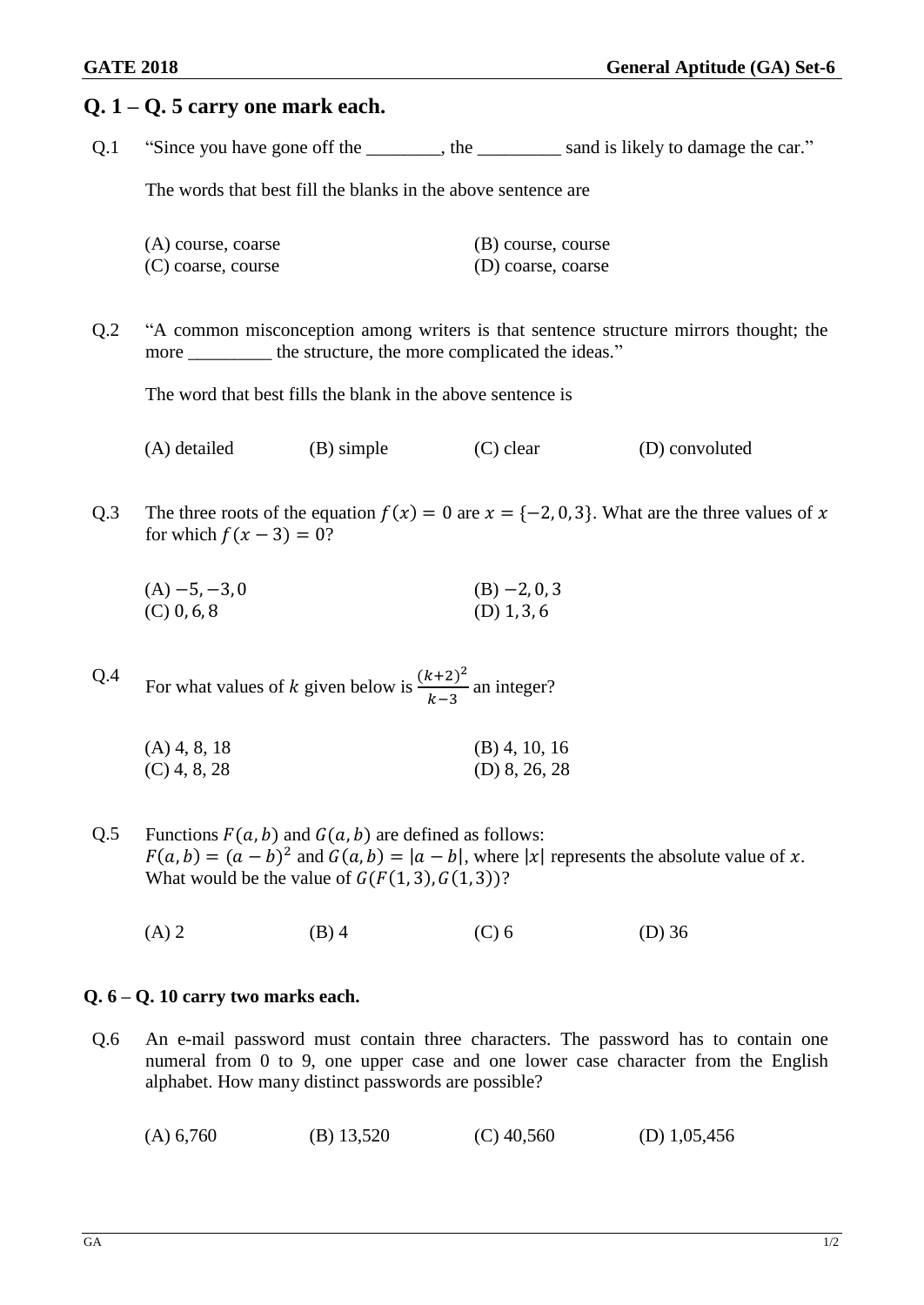Q.7 In a certain code, AMCF is written as EQGJ and NKUF is written as ROYJ. How will DHLP be written in that code?

 $(A) RSTN$  (B) TLPH (C) HLPT (D) XSVR

Q.8 A class of twelve children has two more boys than girls. A group of three children are randomly picked from this class to accompany the teacher on a field trip. What is the probability that the group accompanying the teacher contains more girls than boys?

(A) 0   
 (B) 
$$
\frac{325}{864}
$$
   
 (C)  $\frac{525}{864}$    
 (D)  $\frac{5}{12}$ 

Q.9 A designer uses marbles of four different colours for his designs. The cost of each marble is the same, irrespective of the colour. The table below shows the percentage of marbles of each colour used in the current design. The cost of each marble increased by 25%. Therefore, the designer decided to reduce equal numbers of marbles of each colour to keep the total cost unchanged. What is the percentage of blue marbles in the new design?

| <b>BUD</b> | Black | Red | $\gamma W$ |
|------------|-------|-----|------------|
|            |       |     |            |

- (A) 35.75 (B) 40.25 (C) 43.75 (D) 46.25
- Q.10 P, Q, R and S crossed a lake in a boat that can hold a maximum of two persons, with only one set of oars. The following additional facts are available.
	- (i) The boat held two persons on each of the three forward trips across the lake and one person on each of the two return trips.
	- (ii) P is unable to row when someone else is in the boat.
	- (iii) Q is unable to row with anyone else except R.
	- (iv) Each person rowed for at least one trip.
	- (v) Only one person can row during a trip.

Who rowed twice?

(A) P (B) Q (C) R (D) S

## **END OF THE QUESTION PAPER**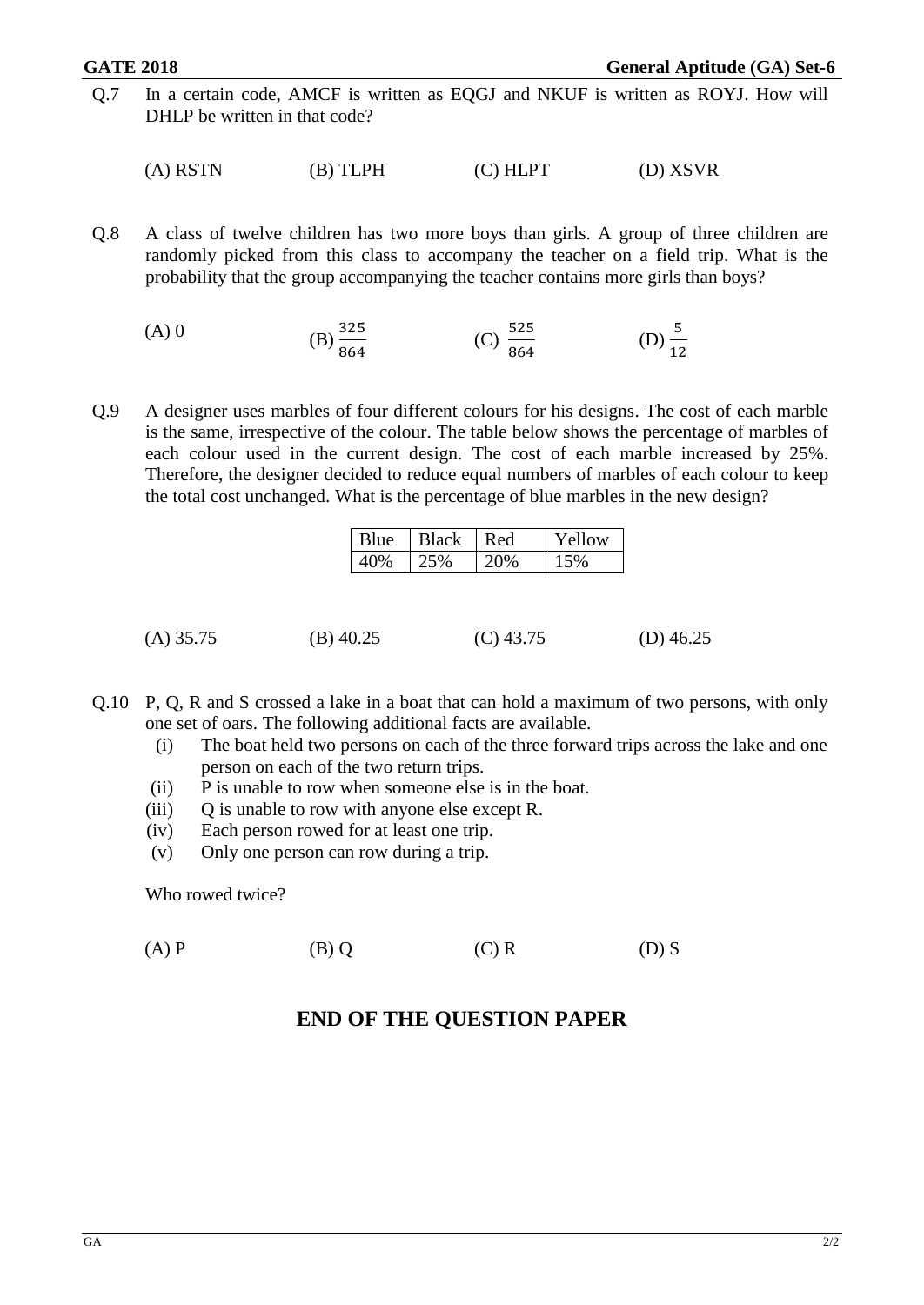## **Q. 1 – Q. 25 carry one mark each.**

- Q.1 A single-phase 100 kVA, 1000 V / 100 V, 50 Hz transformer has a voltage drop of 5% across its series impedance at full load. Of this, 3% is due to resistance. The percentage regulation of the transformer at full load with 0.8 lagging power factor is
	- (A) 4.8 (B) 6.8 (C) 8.8 (D) 10.8
- Q.2 In a salient pole synchronous motor, the developed reluctance torque attains the maximum value when the load angle in electrical degrees is
	- (A) 0 (B) 45 (C) 60 (D) 90
- Q.3 A single phase fully controlled rectifier is supplying a load with an anti-parallel diode as shown in the figure. All switches and diodes are ideal. Which one of the following is true for instantaneous load voltage and current?



Q.4 Four power semiconductor devices are shown in the figure along with their relevant terminals. The device(s) that can carry dc current continuously in the direction shown when gated appropriately is (are)



(A)Triac only (B) Triac and MOSFET (C) Triac and GTO (D)Thyristor and Triac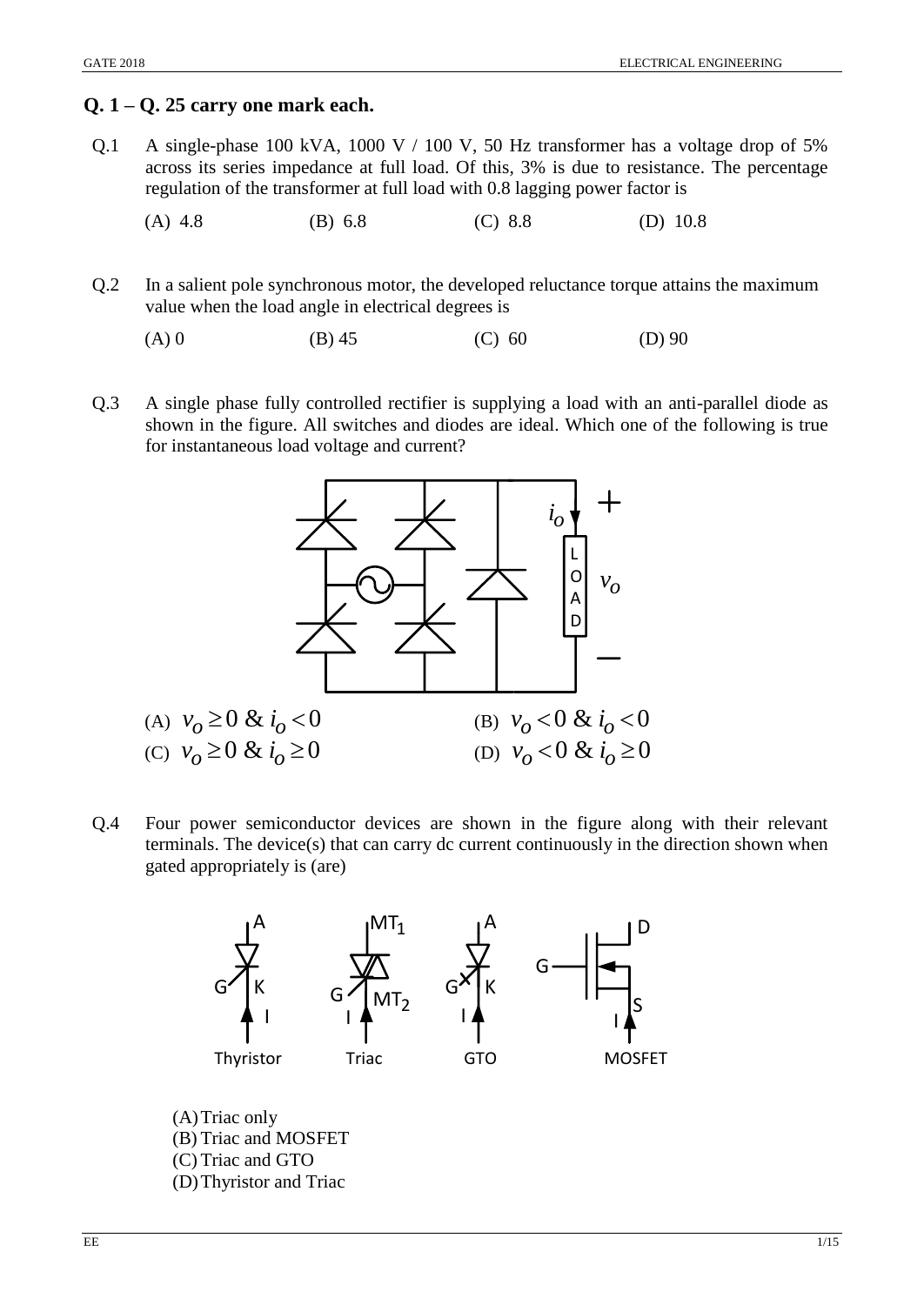- Q.5 Two wattmeter method is used for measurement of power in a balanced three-phase load supplied from a balanced three-phase system. If one of the wattmeters reads half of the other (both positive), then the power factor of the load is
	- (A) 0.532 (B) 0.632 (C) 0.707 (D) 0.866
- Q.6 Consider a lossy transmission line with  $V_1$  and  $V_2$  as the sending and receiving end voltages, respectively. *Z* and *X* are the series impedance and reactance of the line, respectively. The steady-state stability limit for the transmission line will be

(A) greater than 
$$
\left| \frac{V_1 V_2}{X} \right|
$$
  
\n(B) less than  $\left| \frac{V_1 V_2}{X} \right|$   
\n(C) equal to  $\left| \frac{V_1 V_2}{X} \right|$   
\n(D) equal to  $\left| \frac{V_1 V_2}{Z} \right|$ 

- Q.7 The graph of a network has 8 nodes and 5 independent loops. The number of branches of the graph is
	- (A) 11 (B) 12 (C) 13 (D) 14
- Q.8 In the figure, the voltages are  $v_1(t) = 100\cos(\omega t)$ ,  $v_2(t) = 100\cos(\omega t + \pi/18)$  and  $v_3(t) = 100\cos(\omega t + \pi/36)$ . The circuit is in sinusoidal steady state, and  $R \ll \omega L$ .  $P_1$ ,  $P_2$  and  $P_3$  are the average power outputs. Which one of the following statements is true?



(B)  $P_1 < 0, P_2 > 0, P_3 > 0$ <br>(D)  $P_1 > 0, P_2 < 0, P_3 > 0$ (A)  $P_1 = P_2 = P_3 = 0$ <br>(C)  $P_1 < 0, P_2 > 0, P_3 < 0$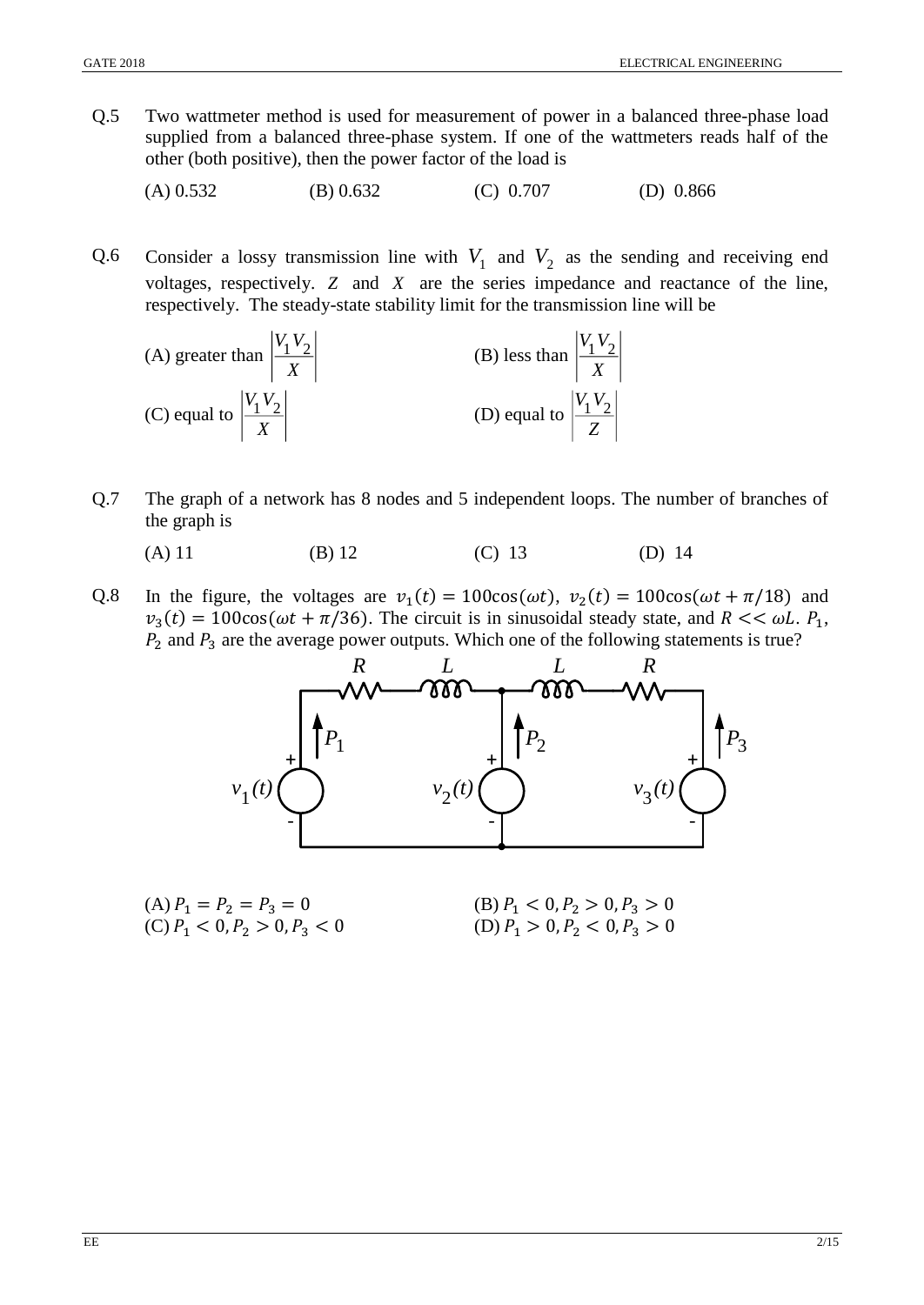Q.9 Match the transfer functions of the second-order systems with the nature of the systems given below.

| <i>Transfer functions</i>     | Nature of system      |  |
|-------------------------------|-----------------------|--|
| P: $\frac{15}{s^2 + 5s + 15}$ | I: Overdamped         |  |
| Q: $\frac{25}{s^2+10s+25}$    | II: Critically damped |  |
| R: $\frac{35}{s^2+18s+35}$    | III: Underdamped      |  |
| $(A)$ P-I, Q-II, R-III        |                       |  |

- (B) P-II, Q-I, R-III (C) P-III, Q-II, R-I (D) P-III, Q-I, R-II
- Q.10 A positive charge of 1 nC is placed at (0, 0, 0.2) where all dimensions are in metres. Consider the *x* - *y* plane to be a conducting ground plane. Take  $\epsilon_0 = 8.85 \times 10^{-12}$  F/m. The *z* component of the E field at (0, 0, 0.1) is closest to (A) 899.18 V/m (B)  $-899.18$  V/m (C) 999.09 V/m (D)  $-999.09$  V/m
- Q.11 Let *f* be a real-valued function of a real variable defined as  $f(x) = x^2$  for  $x \ge 0$ , and  $f(x) = -x^2$  for  $x < 0$ . Which one of the following statements is true?
	- (A)  $f(x)$  is discontinuous at  $x=0$ .
	- (B)  $f(x)$  is continuous but not differentiable at  $x=0$ .
	- (C)  $f(x)$  is differentiable but its first derivative is not continuous at  $x=0$ .
	- (D)  $f(x)$  is differentiable but its first derivative is not differentiable at  $x=0$ .
- Q.12 The value of the directional derivative of the function  $\Phi(x, y, z) = xy^2 + yz^2 + zx^2$  at the point (2, -1, 1) in the direction of the vector  $\mathbf{p} = \mathbf{i} + 2\mathbf{j} + 2\mathbf{k}$  is
	- (A) 1 (B) 0.95 (C) 0.93 (D) 0.9
- Q.13 The value of the integral  $\oint_C \frac{z+1}{z^2-z}$  $\int_{C} \frac{z+1}{z^2-4} dz$  in counter clockwise direction around a circle C of radius 1 with center at the point  $z = -2$  is
	- $(A)$  $\frac{\pi i}{2}$ (B)  $2\pi i$  (C)  $-\frac{\pi i}{2}$ 2 (D)  $-2\pi i$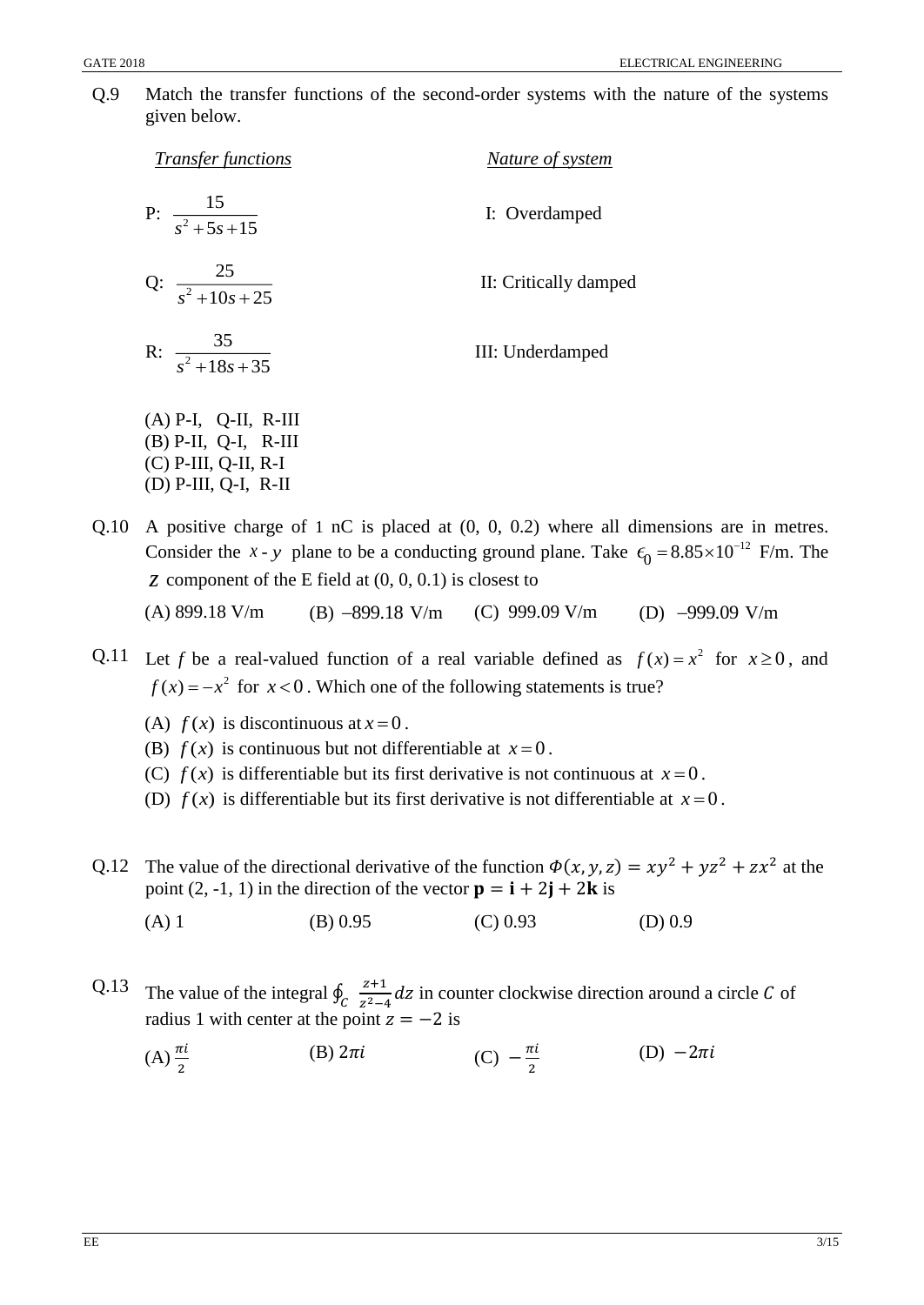### Q.14 In the logic circuit shown in the figure, Y is given by



Q.15 The op-amp shown in the figure is ideal. The input impedance  $\frac{v_{in}}{i_{in}}$  is given by



Q.16 A continuous-time input signal  $x(t)$  is an eigenfunction of an LTI system, if the output is (A)  $k x(t)$ , where  $k$  is an eigenvalue (B)  $k e^{j\omega t} x(t)$ , where  $k$  is an eigenvalue and  $e^{j\omega t}$  is a complex exponential signal (C)  $x(t) e^{j\omega t}$ , where  $e^{j\omega t}$  is a complex exponential signal (D)  $k H(\omega)$ , where k is an eigenvalue and  $H(\omega)$  is a frequency response of the system

- Q.17 Consider a non-singular 2×2 square matrix **A**. If  $trace(A) = 4$  and  $trace(A^2) = 5$ , the determinant of the matrix  $\bf{A}$  is  $\frac{1}{\text{Area}}$  (up to 1 decimal place).
- Q.18 Let *f* be a real-valued function of a real variable defined as  $f(x) = x [x]$ , where [x] denotes the largest integer less than or equal to *x*. The value of 1.25 0.25  $\int f(x) dx$  is \_\_\_\_\_\_\_ (up to 2 decimal places).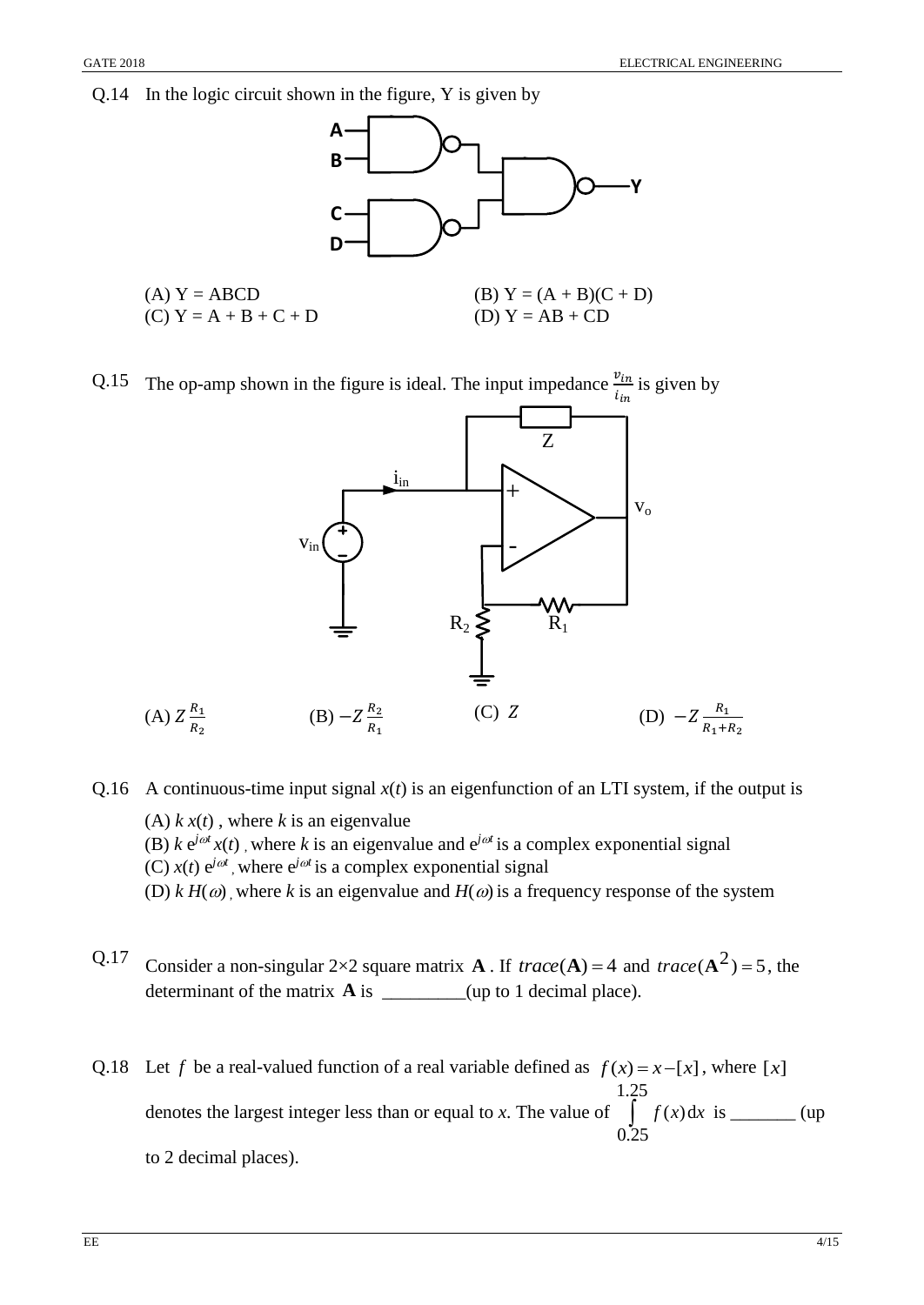Q.19 In the two-port network shown, the h<sub>11</sub> parameter | where,  $h_{11} = \frac{1}{l}$ , when  $V_2$ 1 where,  $h_{11} = \frac{V_1}{I_1}$ , when  $V_2 = 0$ in ohms is \_\_\_\_\_\_\_\_\_\_\_\_\_\_ (up to 2 decimal places).



Q.20 The series impedance matrix of a short three-phase transmission line in phase coordinates is  $|Z_m Z_s Z_m$  $\begin{bmatrix} Z_s & Z_m & Z_m \end{bmatrix}$  $Z_m$   $Z_m$   $Z_s$ ]. If the positive sequence impedance is  $(1 + j 10)$  Ω, and the zero sequence is  $(4 + j 31)$  Ω, then the imaginary part of  $Z_m$  (in Ω) is \_\_\_\_\_(up to 2 decimal places).

- Q.21 The positive, negative and zero sequence impedances of a 125 MVA, three-phase, 15.5 kV, star-grounded, 50 Hz generator are  $j0.1$  pu,  $j0.05$  pu and  $j0.01$  pu respectively on the machine rating base. The machine is unloaded and working at the rated terminal voltage. If the grounding impedance of the generator is  $j0.01$  pu, then the magnitude of fault current for a *b*-phase to ground fault (in kA) is \_\_\_\_\_\_\_\_\_\_ (up to 2 decimal places).
- $Q.22$  A 1000  $\times$  1000 bus admittance matrix for an electric power system has 8000 non-zero elements. The minimum number of branches (transmission lines and transformers) in this system are \_\_\_\_\_\_ (up to 2 decimal places).
- Q.23 The waveform of the current drawn by a semi-converter from a sinusoidal AC voltage source is shown in the figure. If  $I_0 = 20$  A, the rms value of fundamental component of the current is \_\_\_\_\_\_\_\_\_\_\_A (up to 2 decimal places).

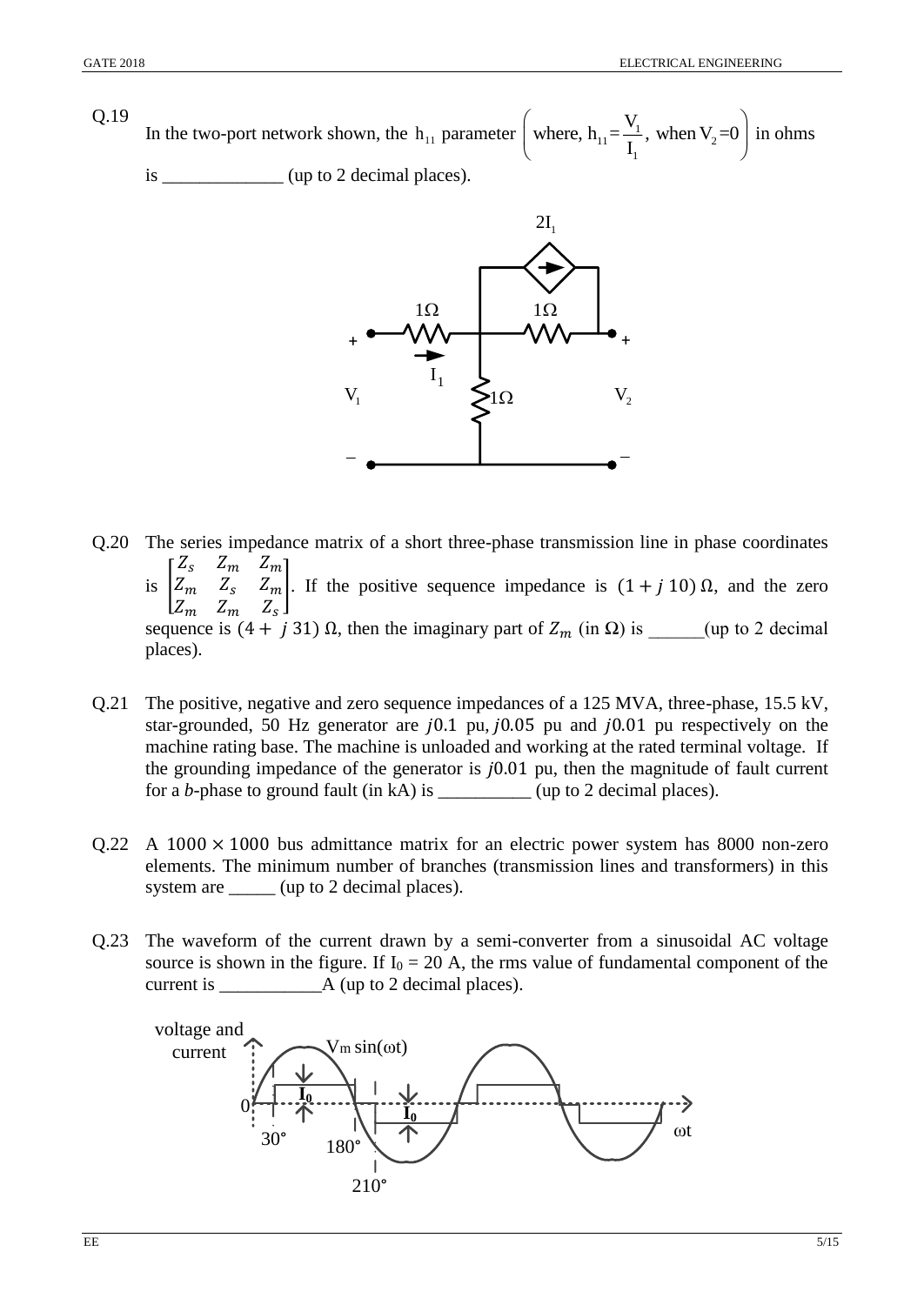- Q.24 A separately excited dc motor has an armature resistance  $R_a = 0.05 \Omega$ . The field excitation is kept constant. At an armature voltage of 100 V, the motor produces a torque of 500 Nm at zero speed. Neglecting all mechanical losses, the no-load speed of the motor (in radian/s) for an armature voltage of 150 V is \_\_\_\_\_\_ (up to 2 decimal places).
- Q.25 Consider a unity feedback system with forward transfer function given by

$$
G(s) = \frac{1}{(s+1)(s+2)}
$$

The steady-state error in the output of the system for a unit-step input is \_\_\_\_\_\_\_(up to 2 decimal places).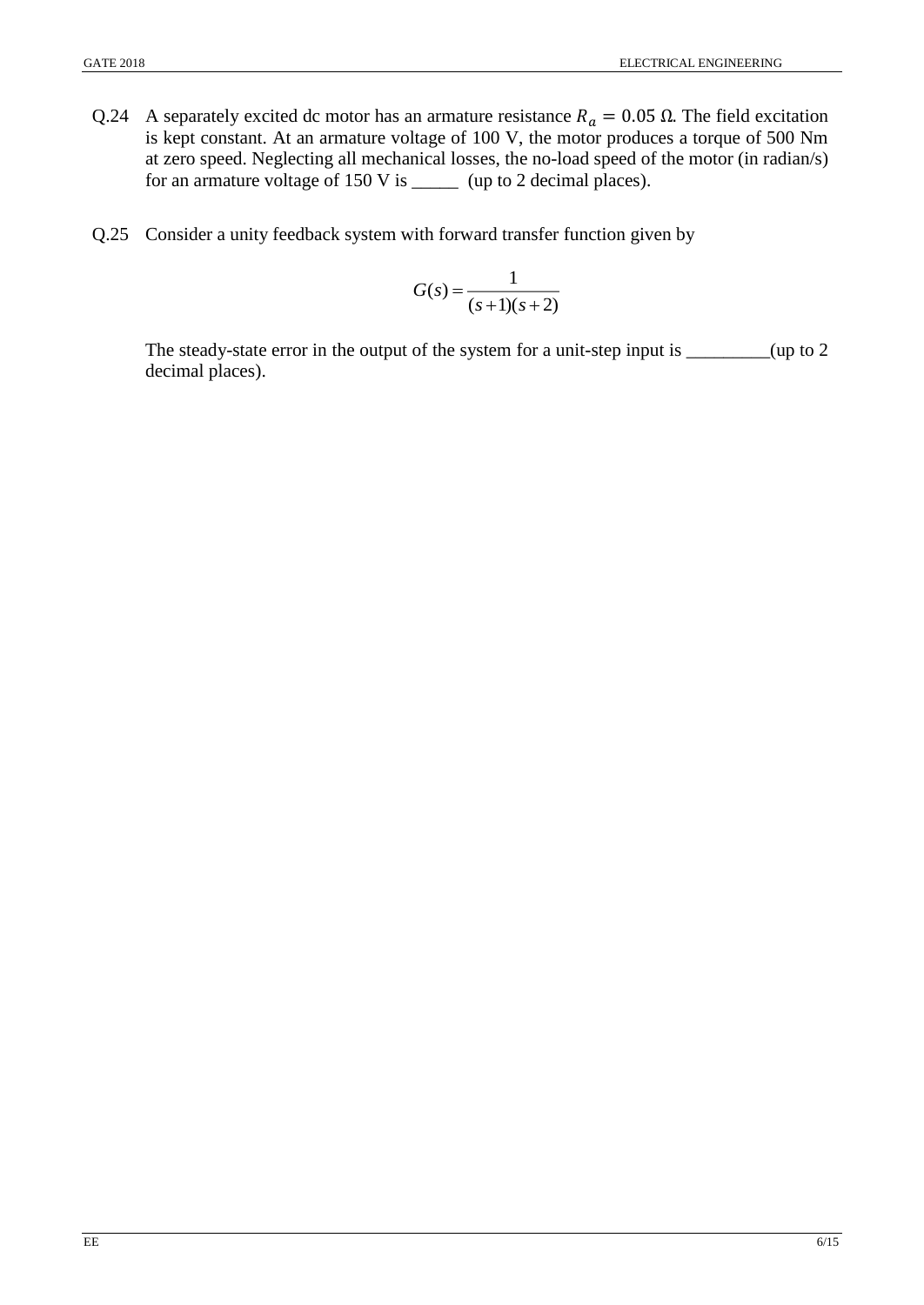#### **Q. 26 – Q. 55 carry two marks each.**

Q.26 A transformer with toroidal core of permeability  $\mu$  is shown in the figure. Assuming uniform flux density across the circular core cross-section of radius  $r \ll R$ , and neglecting any leakage flux, the best estimate for the mean radius  $R$  is



- Q.27 A 0-1 Ampere moving iron ammeter has an internal resistance of 50 m $\Omega$  and inductance of 0.1 mH. A shunt coil is connected to extend its range to 0-10 Ampere for all operating frequencies. The time constant in milliseconds and resistance in m $\Omega$  of the shunt coil respectively are
	- (A) 2, 5.55 (B) 2, 1 (C) 2.18, 0.55 (D) 11.1, 2
- Q.28 The positive, negative and zero sequence impedances of a three phase generator are  $Z_1, Z_2$ and  $Z_0$  respectively. For a line-to-line fault with fault impedance  $Z_f$ , the fault current is  $I_{f1} = kI_f$ , where  $I_f$  is the fault current with zero fault impedance. The relation between  $Z_f$  and k is

(A) 
$$
Z_f = \frac{(Z_1 + Z_2)(1 - k)}{k}
$$
  
\n(B)  $Z_f = \frac{(Z_1 + Z_2)(1 + k)}{k}$   
\n(C)  $Z_f = \frac{(Z_1 + Z_2)k}{1 - k}$   
\n(D)  $Z_f = \frac{(Z_1 + Z_2)k}{1 + k}$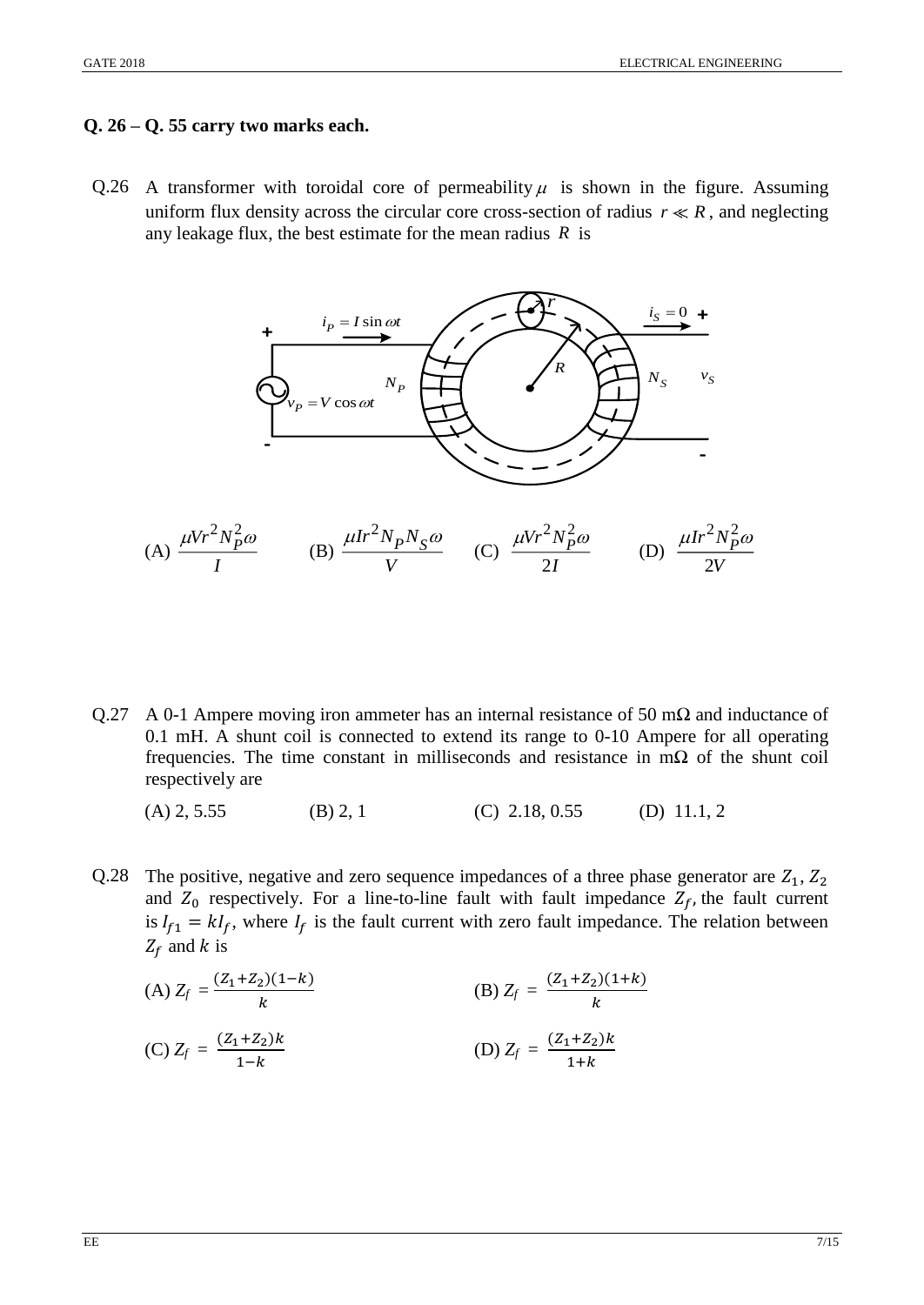Q.29 Consider the two bus power system network with given loads as shown in the figure. All the values shown in the figure are in per unit. The reactive power supplied by generator *G*<sup>1</sup> and  $G_2$  are  $Q_{G1}$  and  $Q_{G2}$  respectively. The per unit values of  $Q_{G1}$ ,  $Q_{G2}$ , and line reactive power loss (*Qloss*) respectively are



- Q.30 The per-unit power output of a salient-pole generator which is connected to an infinite bus, is given by the expression,  $P = 1.4 \sin \delta + 0.15 \sin 2\delta$ , where  $\delta$  is the load angle. Newton-Raphson method is used to calculate the value of  $\delta$  for  $P = 0.8$  pu. If the initial guess is 30°, then its value (in degree) at the end of the first iteration is
	- (A)  $15^{\circ}$  (B)  $28.48^{\circ}$  (C)  $28.74^{\circ}$  (D)  $31.20^{\circ}$
- Q.31 A DC voltage source is connected to a series L-C circuit by turning on the switch S at time  $t = 0$  as shown in the figure. Assume  $i(0) = 0$ ,  $v(0) = 0$ . Which one of the following circular loci represents the plot of  $i(t)$  versus  $v(t)$ ?

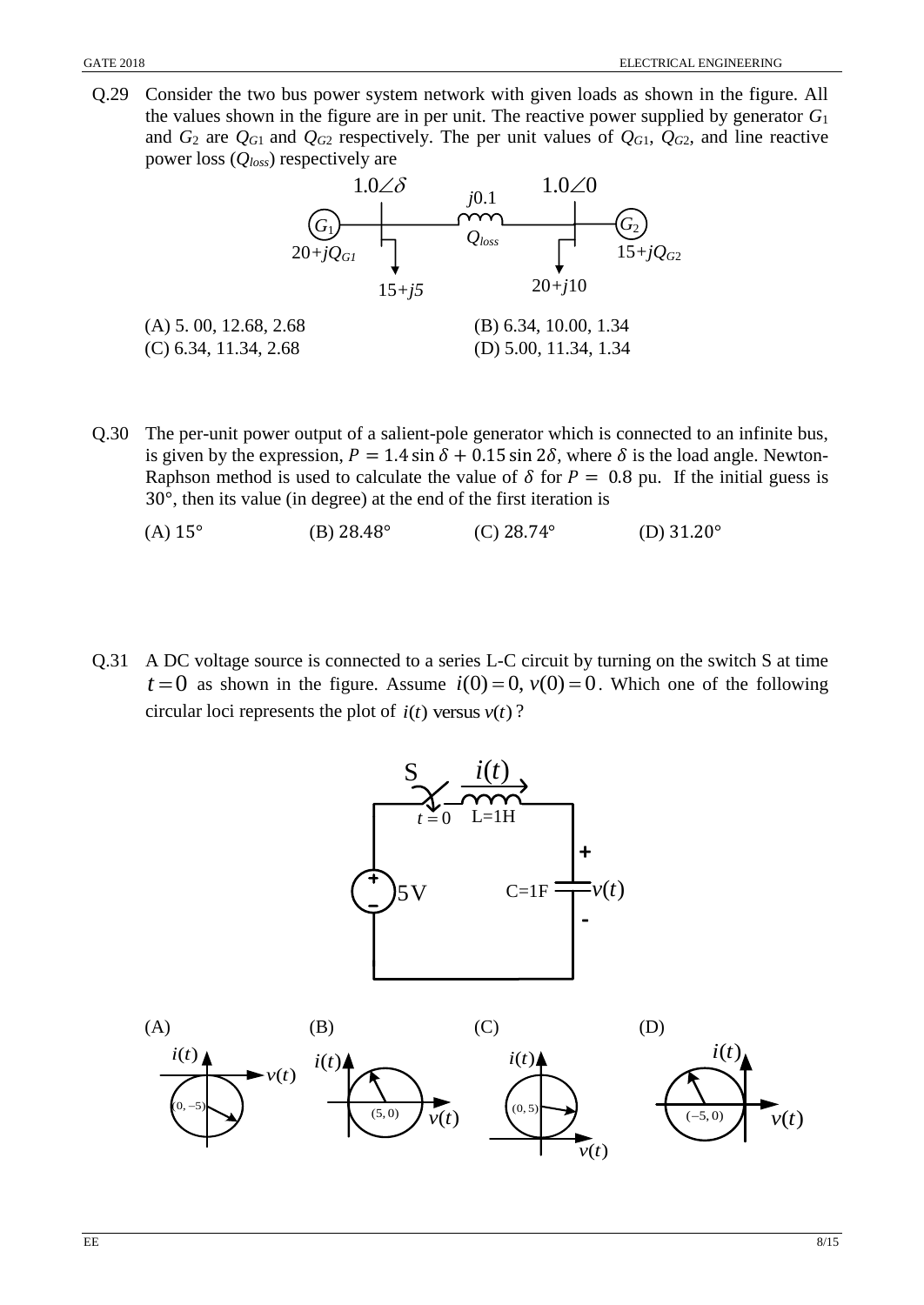Q.32 The equivalent impedance *<sup>Z</sup>eq* for the infinite ladder circuit shown in the figure is



Q.33 Consider a system governed by the following equations

$$
\frac{dx_1(t)}{dt} = x_2(t) - x_1(t)
$$

$$
\frac{dx_2(t)}{dt} = x_1(t) - x_2(t)
$$

The initial conditions are such that  $x_1(0) < x_2(0) < \infty$ . Let  $x_{1f} = \lim_{t \to \infty} x_1(t)$  and  $x_{2f} = \lim_{t \to \infty} x_2(t)$ . Which one of the following is true?

- (A)  $x_{1f} < x_{2f} < \infty$  (B)  $x_{2f} < x_{1f} < \infty$  (C)  $x_{1f} = x_{2f} < \infty$  (D)  $x_{1f} = x_{2f} = \infty$
- Q.34 The number of roots of the polynomial,  $s^7 + s^6 + 7s^5 + 14s^4 + 31s^3 + 73s^2 + 25s +$ 200, in the open left half of the complex plane is
	- (A) 3 (B) 4 (C) 5 (D) 6

Q.35 If C is a circle 
$$
|z| = 4
$$
 and  $f(z) = \frac{z^2}{(z^2 - 3z + 2)^2}$ , then  $\oint_C f(z)dz$  is  
\n(A) 1 \n(B) 0 \n(C) -1 \n(D) -2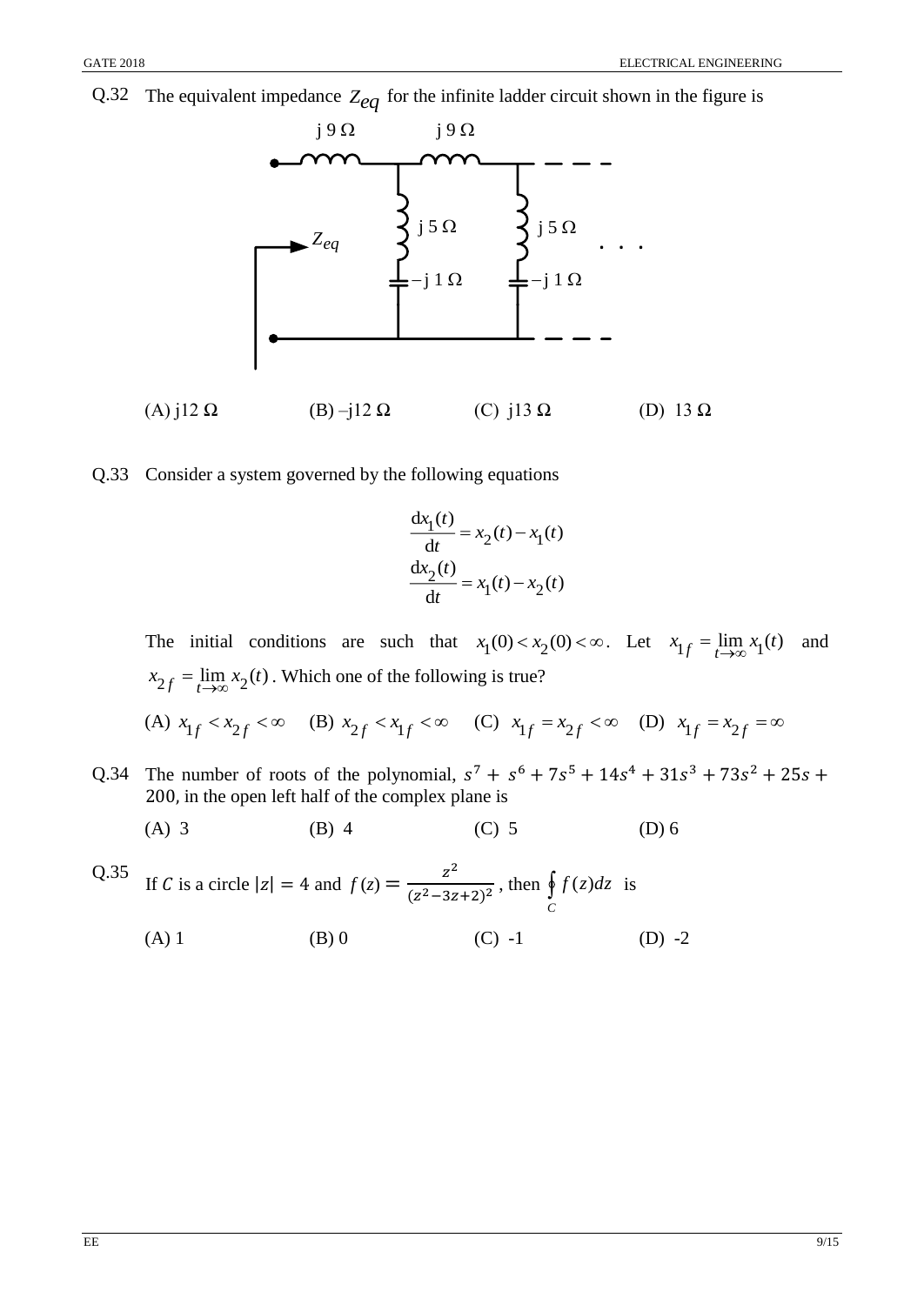Q.36 Which one of the following statements is true about the digital circuit shown in the figure



(A) It can be used for dividing the input frequency by 3.

(B) It can be used for dividing the input frequency by 5.

(C) It can be used for dividing the input frequency by 7.

(D) It cannot be reliably used as a frequency divider due to disjoint internal cycles.

Q.37 Digital input signals  $A, B, C$  with  $A$  as the MSB and  $C$  as the LSB are used to realize the Boolean function  $F = m_0 + m_2 + m_3 + m_5 + m_7$ , where  $m_i$  denotes the  $i^{th}$  minterm. In addition, F has a don't care for  $m_1$ . The simplified expression for F is given by

| (A) $AC + \overline{B}C + AC$ | $(B)$ A + C                              |
|-------------------------------|------------------------------------------|
| $(C) C + A$                   | (D) $\overline{AC} + BC + A\overline{C}$ |

Q.38 Consider the two continuous-time signals defined below:

$$
x_1(t) = \begin{cases} |t|, & -1 \le t \le 1 \\ 0, & \text{otherwise} \end{cases}, \qquad x_2(t) = \begin{cases} 1-|t|, & -1 \le t \le 1 \\ 0, & \text{otherwise} \end{cases}
$$

These signals are sampled with a sampling period of  $T = 0.25$  seconds to obtain discretetime signals  $x_1[n]$  and  $x_2[n]$ , respectively. Which one of the following statements is true?

- (A) The energy of  $x_1[n]$  is greater than the energy of  $x_2[n]$ .
- (B) The energy of  $x_2[n]$  is greater than the energy of  $x_1[n]$ .
- (C)  $x_1[n]$  and  $x_2[n]$  have equal energies.
- (D) Neither  $x_1[n]$  nor  $x_2[n]$  is a finite-energy signal.
- Q.39 The signal energy of the continuous-time signal  $x(t) = [(t-1)u(t-1)] - [(t-2)u(t-2)] - [(t-3)u(t-3)] + [(t-4)u(t-4)]$  is (A) 11/3 (B) 7/3 (C) 1/3 (D) 5/3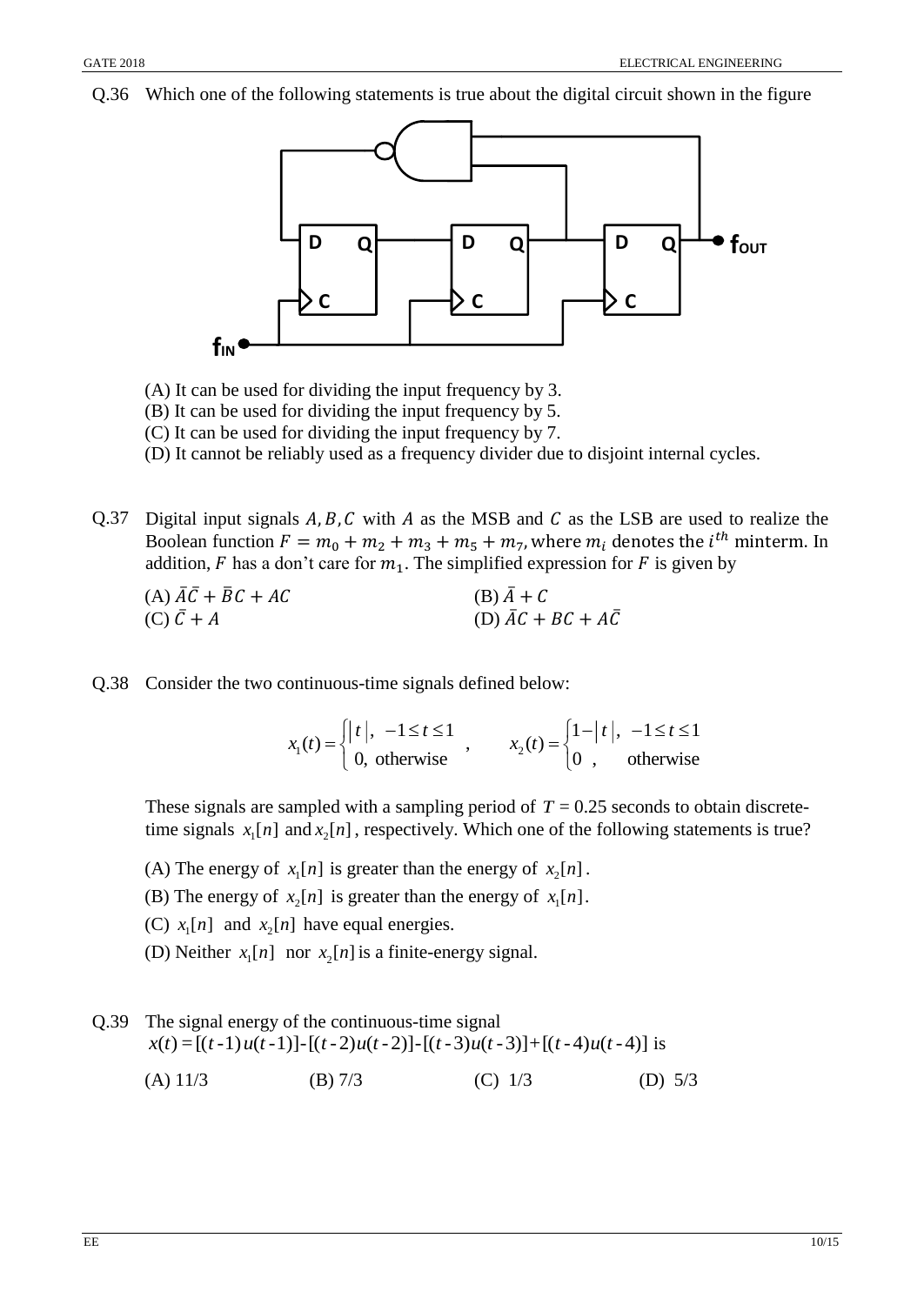- Q.40 The Fourier transform of a continuous-time signal  $x(t)$ is given by  $(10 + j\omega)^2$  $(\omega) = \frac{1}{\sqrt{2}}$ 10 + j  $X(\omega) =$   $-\infty < \omega$  $\omega$  $=$   $-\infty$   $<$   $\omega$   $<$   $\infty$ ┿ , where  $j = \sqrt{-1}$  and  $\omega$  denotes frequency. Then the value of  $\left| \ln x(t) \right|$  at  $t = 1$  is \_\_\_\_\_\_\_\_\_\_\_\_\_ (up to 1 decimal place). (In denotes the logarithm to base *e* )
- Q.41 In the circuit shown in the figure, the bipolar junction transistor (BJT) has a current gain  $\beta = 100$ . The base-emitter voltage drop is a constant,  $V_{BE} = 0.7 V$ . The value of the Thevenin equivalent resistance  $R_{Th}$  (in  $\Omega$ ) as shown in the figure is \_\_\_\_\_\_\_ (up to 2 decimal places).



Q.42 As shown in the figure, C is the arc from the point (3,0) to the point (0,3) on the circle  $x^2$  +  $y^2 = 9$ . The value of the integral  $\int_C (y^2 + 2yx) dx + (2xy + x^2) dy$  is \_\_\_\_\_\_ (up to 2 decimal places).



Q.43 Let  $f(x) = 3x^3 - 7x^2 + 5x + 6$ . The maximum value of  $f(x)$  over the interval [0, 2] is \_\_\_\_\_\_\_ (up to 1 decimal place).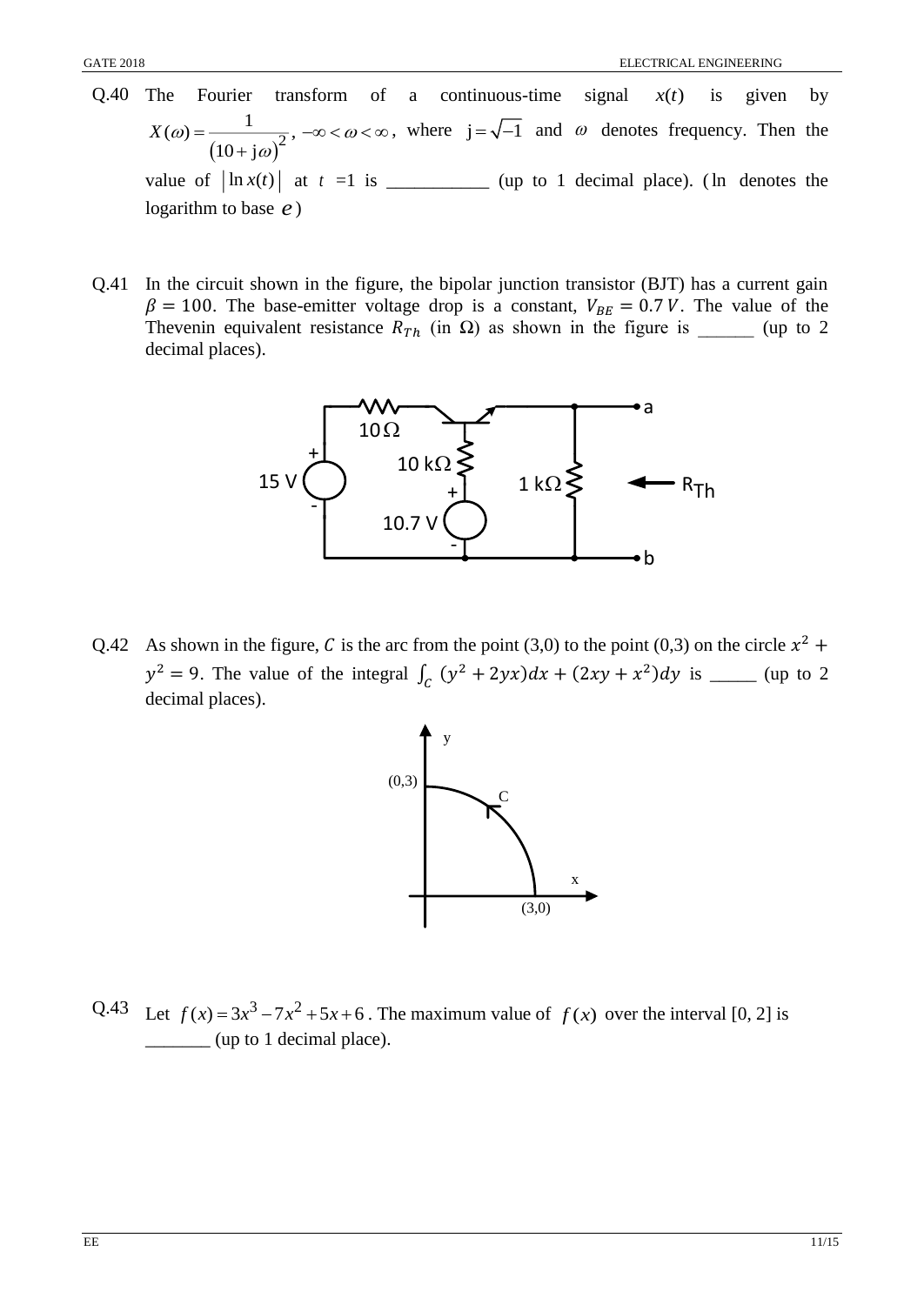- Q.44 Let  $1 \t 0 \t -1$ 1 2 0  $0 \t 0 \t -2$ *A*  $\begin{bmatrix} 1 & 0 & -1 \end{bmatrix}$  $=\begin{vmatrix} -1 & 2 & 0 \end{vmatrix}$  a  $\begin{bmatrix} 0 & 0 & -2 \end{bmatrix}$ and  $B = A^3 - A^2 - 4A + 5I$ , where *I* is the 3×3 identity matrix. The determinant of  $\overline{B}$  is \_\_\_\_\_\_\_\_ (up to 1 decimal place).
- Q.45 The capacitance of an air-filled parallel-plate capacitor is 60 pF. When a dielectric slab whose thickness is half the distance between the plates, is placed on one of the plates covering it entirely, the capacitance becomes 86 pF. Neglecting the fringing effects, the relative permittivity of the dielectric is  $\qquad \qquad$  (up to 2 decimal places).
- Q.46 The unit step response *y*(*t*) of a unity feedback system with open loop transfer function  $(s+1)^2 (s+2)$  $(s)H(s) = \frac{1}{(s+1)^2(s+1)}$  $G(s)H(s) = \frac{K}{s^2 + 3s^2}$  is shown in the figure. The value of *K* is \_\_\_\_\_\_\_\_ (up to 2) decimal places).



Q.47 A three-phase load is connected to a three-phase balanced supply as shown in the figure. If  $V_{an} = 100\angle 0^{\circ}$  V,  $V_{bn} = 100\angle -120^{\circ}$  V and  $V_{cn} = 100\angle -240^{\circ}$  V (angles are considered positive in the anti-clockwise direction), the value of R for zero current in the neutral wire is  $\Omega$  (up to 2 decimal places).

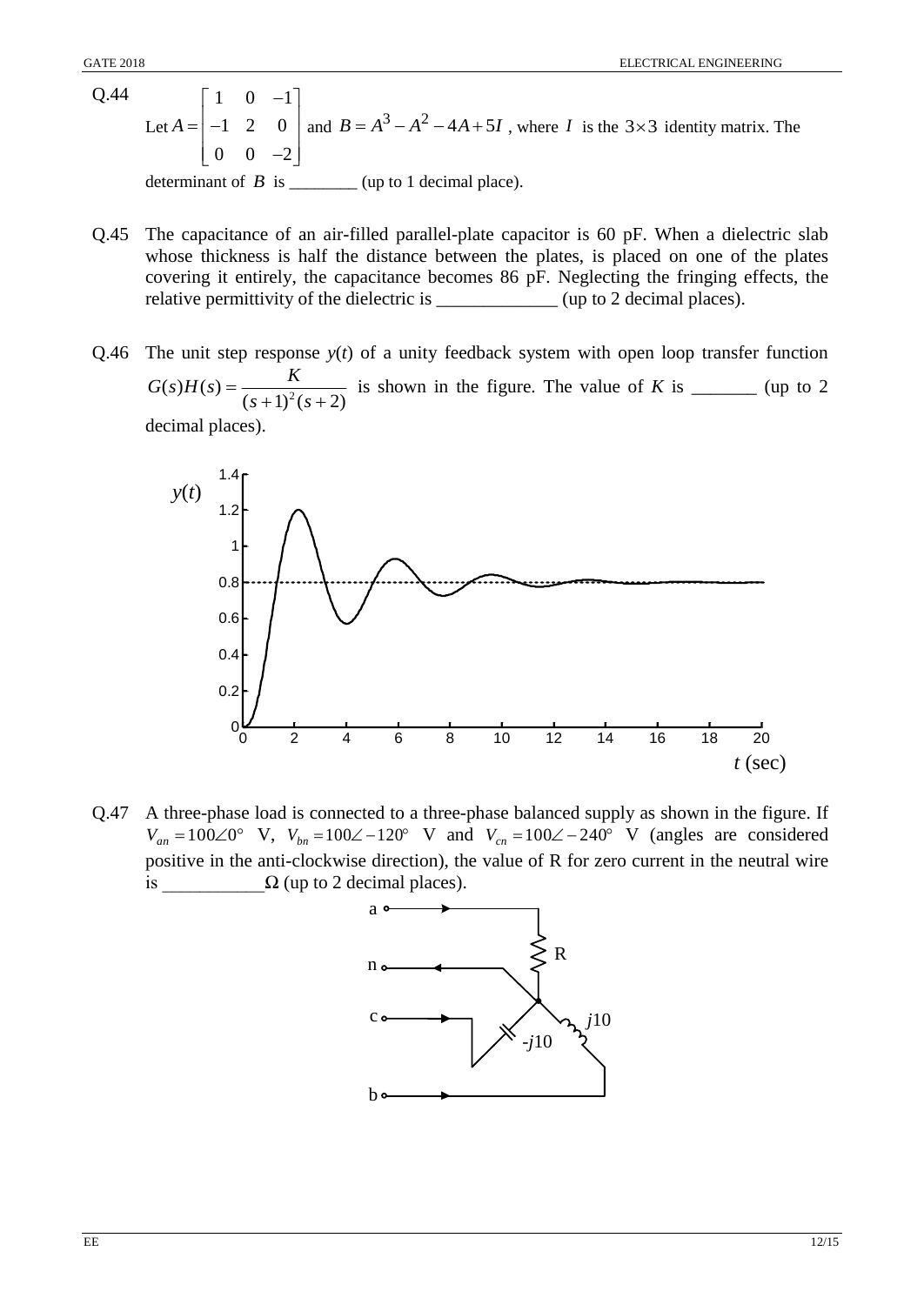Q.48 The voltage across the circuit in the figure, and the current through it, are given by the following expressions:

 $v(t) = 5 - 10 \cos(\omega t + 60^{\circ})$  V  $i(t) = 5 + X \cos(\omega t)$  A

where  $\omega = 100 \pi$  radian/s. If the average power delivered to the circuit is zero, then the value of  $X$  (in Ampere) is \_\_\_\_\_\_ (up to 2 decimal places).



Q.49 A phase controlled single phase rectifier, supplied by an AC source, feeds power to an R-L-E load as shown in the figure. The rectifier output voltage has an average value given by  $V_0 = \frac{V_m}{2}$  $\frac{m}{2\pi}$  (3 + cos  $\alpha$ ), where  $V_m = 80\pi$  volts and  $\alpha$  is the firing angle. If the power delivered to the lossless battery is 1600 W,  $\alpha$  in degree is\_\_\_\_\_\_\_\_\_ (up to 2 decimal places).

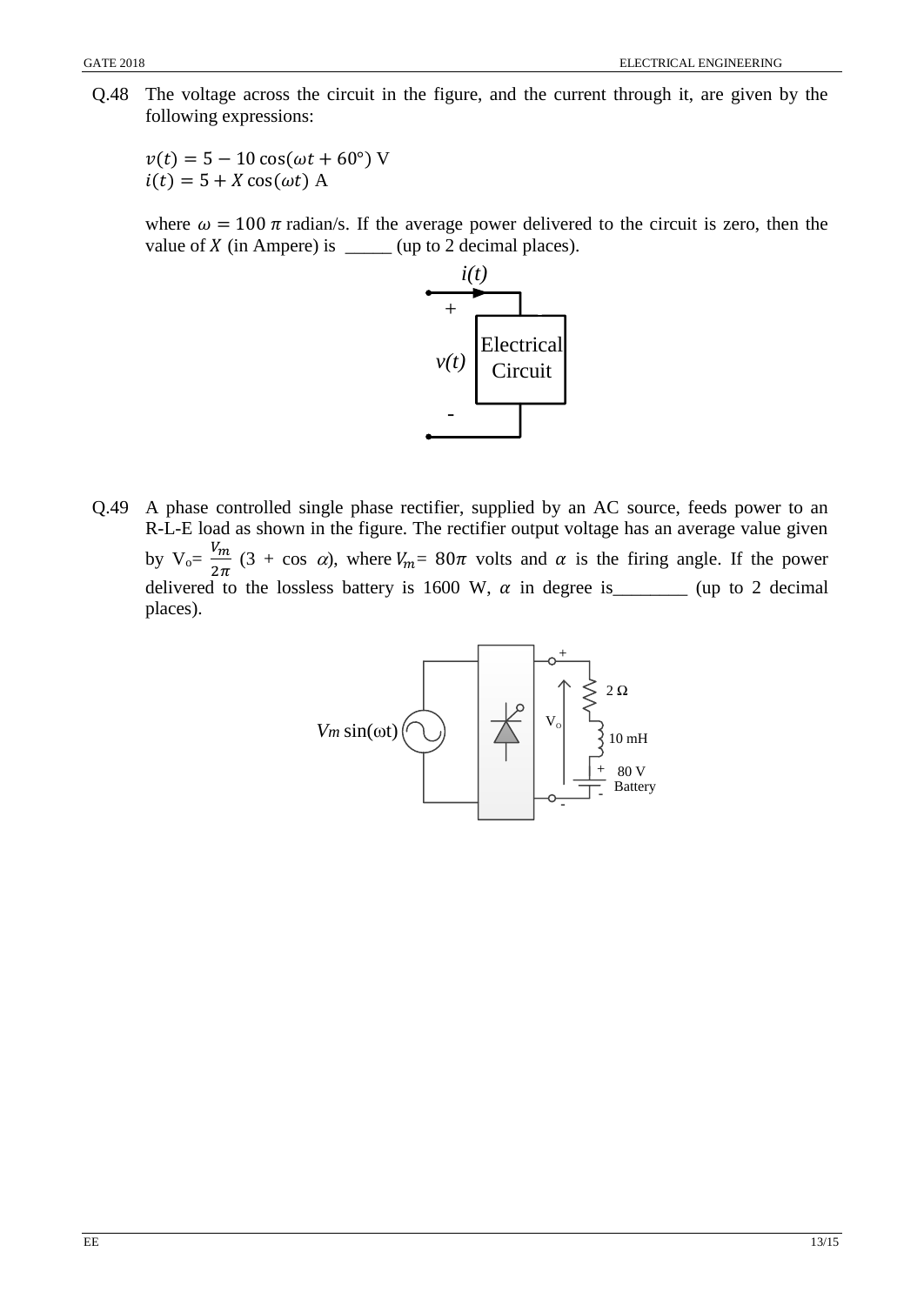Q.50 The figure shows two buck converters connected in parallel. The common input dc voltage for the converters has a value of 100 V. The converters have inductors of identical value. The load resistance is 1  $\Omega$ . The capacitor voltage has negligible ripple. Both converters operate in the continuous conduction mode. The switching frequency is 1 kHz, and the switch control signals are as shown. The circuit operates in the steady state. Assuming that the converters share the load equally, the average value of  $i_{s1}$ , the current of switch S1 (in Ampere), is \_\_\_\_\_\_ (up to 2 decimal places).



- Q.51 A 3-phase 900 kVA, 3 kV /  $\sqrt{3}$  kV ( $\Delta$ /Y), 50 Hz transformer has primary (high voltage side) resistance per phase of 0.3  $\Omega$  and secondary (low voltage side) resistance per phase of 0.02 Ω. Iron loss of the transformer is 10 kW. The full load % efficiency of the transformer operated at unity power factor is \_\_\_\_\_\_\_ (up to 2 decimal places).
- Q.52 A 200 V DC series motor, when operating from rated voltage while driving a certain load, draws 10 A current and runs at 1000 r.p.m. The total series resistance is 1 Ω. The magnetic circuit is assumed to be linear. At the same supply voltage, the load torque is increased by 44%. The speed of the motor in r.p.m. (rounded to the nearest integer) is \_\_\_\_\_\_\_\_.
- Q.53 A dc to dc converter shown in the figure is charging a battery bank, B2 whose voltage is constant at 150 V. B1 is another battery bank whose voltage is constant at 50 V. The value of the inductor, L is 5 mH and the ideal switch, S is operated with a switching frequency of 5 kHz with a duty ratio of 0.4. Once the circuit has attained steady state and assuming the diode D to be ideal, the power transferred from B1 to B2 (in Watt) is \_\_\_\_\_\_\_\_\_\_\_ (up to 2 decimal places).